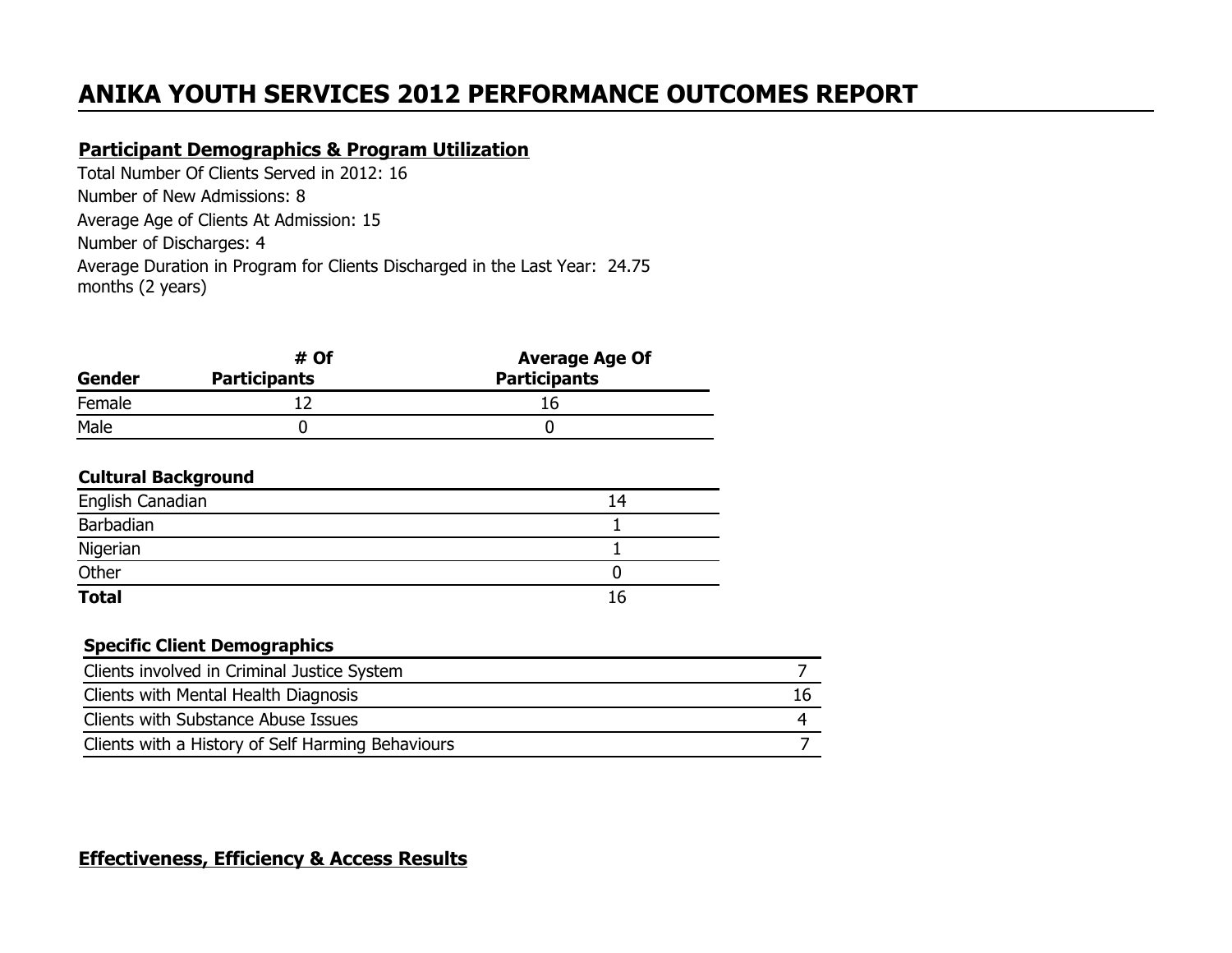| <b>Program Goals</b><br><b>Indicator</b>                                                                                  |                                                                              | <b>Applied</b><br>To | Goal<br>(Target)  | <b>Actual</b><br><b>Results</b> | <b>Met or Exceeded</b><br><b>Target</b> |
|---------------------------------------------------------------------------------------------------------------------------|------------------------------------------------------------------------------|----------------------|-------------------|---------------------------------|-----------------------------------------|
| <b><i>Effectiveness:</i></b><br>Increase the amount of<br>days a client resides in<br>a stable & Nurturing<br>environment | % of days in a stable<br>environment (% of<br>days a clients is not<br>AWOL) | All AYS clients      | Greater than 90%  | 95%                             | V                                       |
| <i><b>Efficiency:</b></i><br>Maintain full occupancy<br>in AYS beds                                                       | %of occupancy in AYS <br>beds                                                | All AYS beds (12)    | Greater than 80%  | 93%                             | V                                       |
| Access:<br>Minimize time from<br>referral to admission                                                                    | Time of referral to start<br>of service                                      |                      | Less than 14 days | Average of 7 days               | V                                       |

## **Discussion & Action Plan**

- All AYS efficiency, effectiveness, and access targets were met in 2012
- Stability rates increased from 2011 by 7%. Stability is measured by the number of days a clients is not AWOL. The decrease in AWOL rates could be attributed to an increase in AYS community outings, evening programming and more incentive based programs with a focus on returning home by curfew.
- Occupancy rates increased by 2% from 2011.
- The number of days from referral to start of service also decreased from an average of a 9 day wait time to a 7 day wait time.

| Strategies/Activities/Tasks | <b>Responsibility</b> | <b>Timeline</b> |
|-----------------------------|-----------------------|-----------------|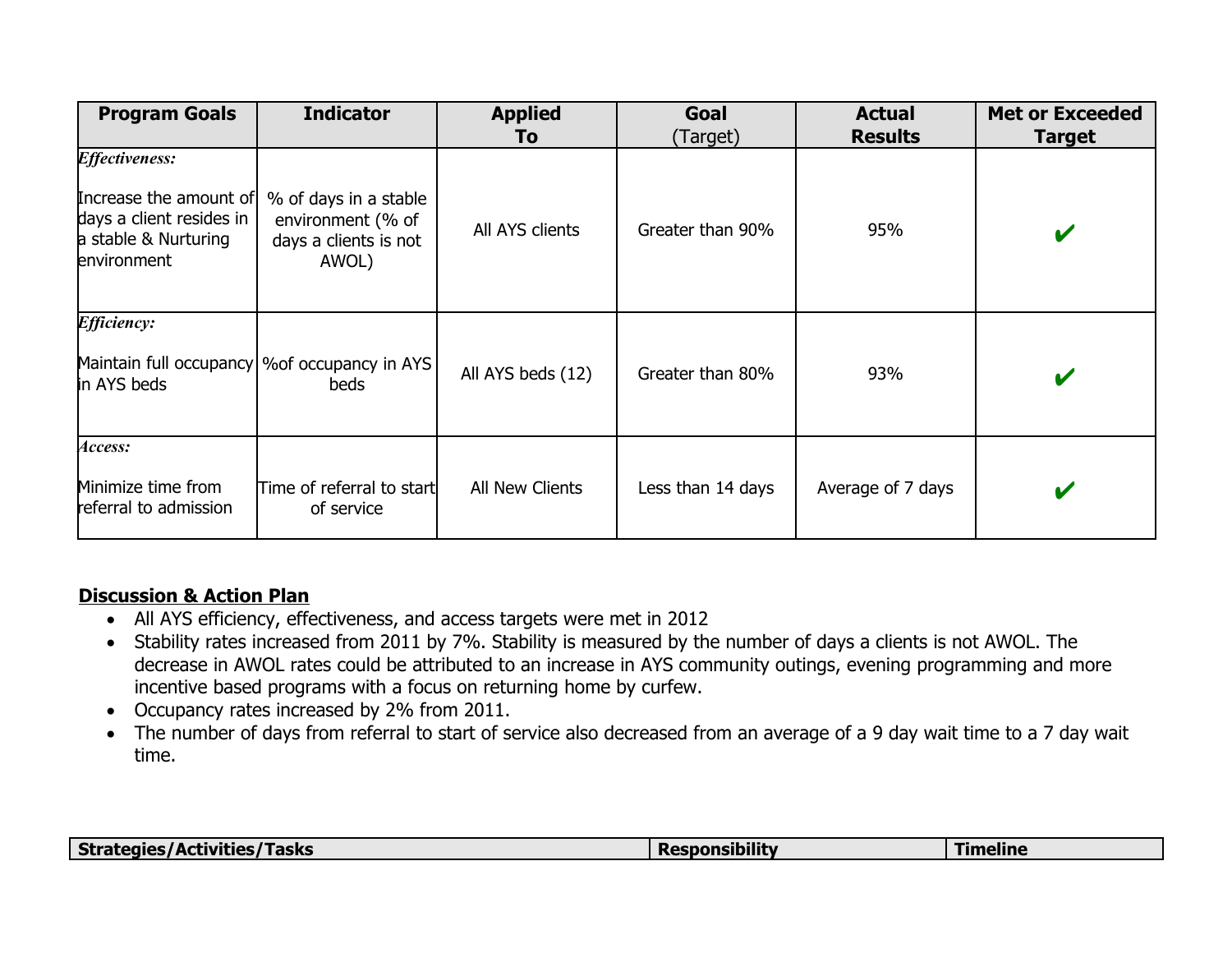| In 2013 a new program goal will be added that will address clients        | <b>Directors</b> | January 2013 |
|---------------------------------------------------------------------------|------------------|--------------|
| participation in day programing and school attendance                     |                  |              |
| Change the access measure to include when a bed is open in addition to    | <b>Directors</b> | January 2013 |
| the time of referral to start of service in order to account for the time |                  |              |
| when referrals come in before having an open bed                          |                  |              |

## **Multi-Year Outcome Trending**





**Feedback/Satisfaction Results & Action Plan**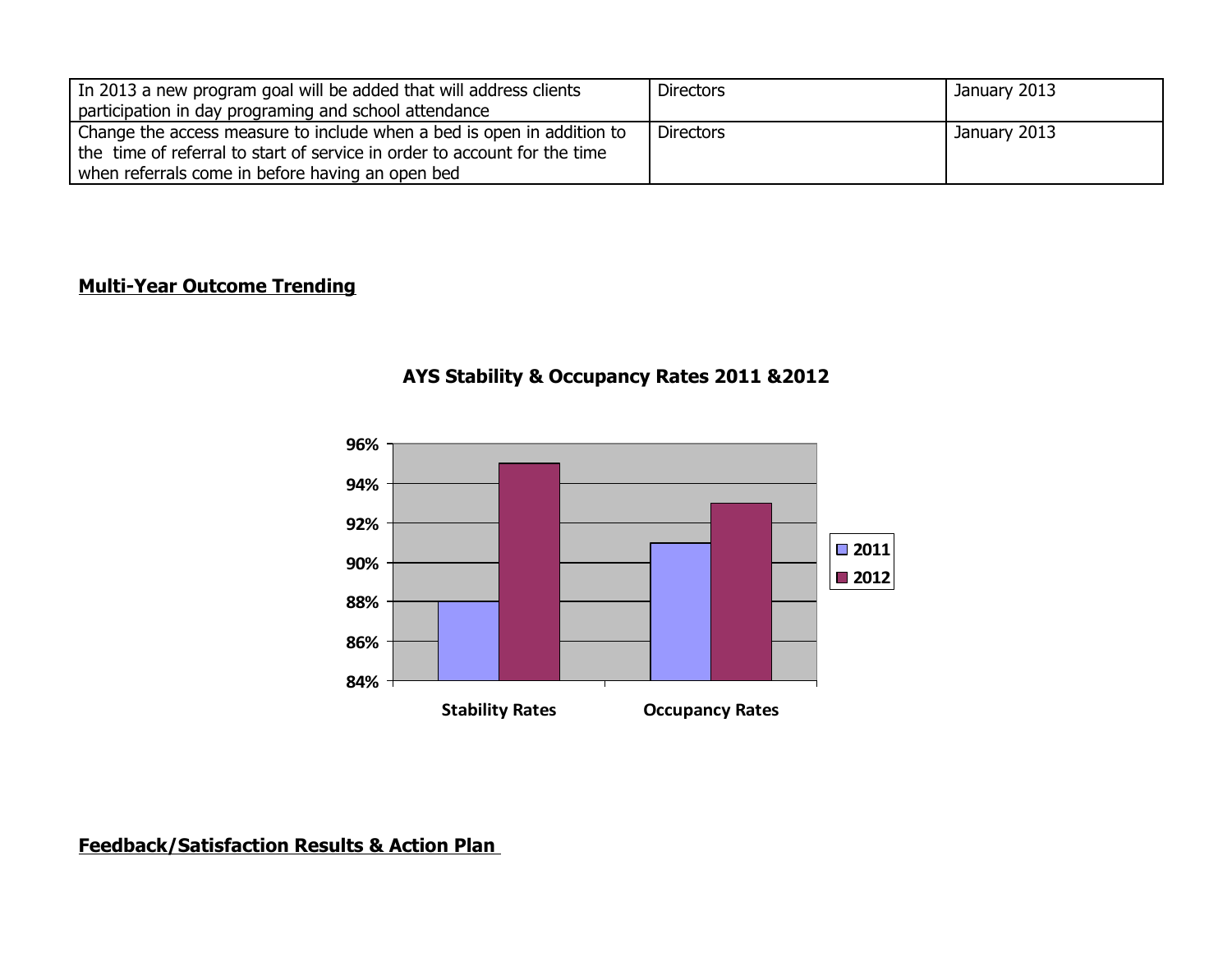| <b>Categories of</b>     | <b>Indicator</b>              | <b>Applied</b>  | <b>Time of</b>     | <b>Data Source</b>   | <b>Obtained</b>      | Goal          | <b>Actual</b>   |
|--------------------------|-------------------------------|-----------------|--------------------|----------------------|----------------------|---------------|-----------------|
| <b>Measures</b>          |                               | To              | <b>Measure</b>     | (Tool or             | <b>By</b>            | (Target or    | <b>Results</b>  |
|                          |                               | (Target Group)  | (Design)           | Instrument)          | (Design)             | Benchmark)    |                 |
| Client Feedback:         | % of clients that             | All AYS clients | <b>Bi-Annually</b> | <b>Client Survey</b> | Resource             | GT 90%        | 87.5%           |
| Clients feel that they   | indicate feeling              | 12              |                    | Tool Item $# 2$      | Coordinators         |               | $(Sample = 12)$ |
| are involved in daily    | that they are                 |                 |                    |                      |                      |               |                 |
| decisions that affect    | involved in daily             |                 |                    |                      |                      |               |                 |
| their lives              | decisions that                |                 |                    |                      |                      |               |                 |
|                          | affect their lives            |                 |                    |                      |                      |               |                 |
| Clients feel that they   | % of clients that             | All AYS clients | <b>Bi-Annually</b> | <b>Client Survey</b> | Resource             | GT 95%        | 87.5%           |
| have built trusting      | indicate that they            | 12              |                    | Tool Item $# 6$      | Coordinators         |               | $(Sample = 12)$ |
| relationships with AYS   | have built                    |                 |                    |                      |                      |               |                 |
| staff                    | trusting                      |                 |                    |                      |                      |               |                 |
|                          | relationships with            |                 |                    |                      |                      |               |                 |
|                          | AYS staff                     |                 |                    |                      |                      |               |                 |
| Clients feel an          | % of clients that             | All AYS clients | <b>Bi-Annually</b> | <b>Client Survey</b> | Resource             | GT 90%        | 90%             |
| increase in personal     | indicate that they            | 12              |                    | Tool Item $# 7$      | Coordinators         |               | $(Sample = 12)$ |
| safety while living at   | feel an increase              |                 |                    |                      |                      |               |                 |
| AYS                      | in personal safety            |                 |                    |                      |                      |               |                 |
|                          | while living at<br><b>AYS</b> |                 |                    |                      |                      |               |                 |
| Stakeholder              | $\frac{9}{6}$ of              | Sample of       | Annually           | Stakeholder          | <b>AYS Directors</b> | GT 90%        | 100%            |
| Feedback:                | stakeholders that             | stakeholders    |                    | Survey               |                      | respond "Yes" | $(Sample = 30)$ |
| Stakeholders will        | indicate that the             | surveyed        |                    |                      |                      |               |                 |
| indicate that the        | agency works to               | annually        |                    |                      |                      |               |                 |
| agency works to          | support the best              |                 |                    |                      |                      |               |                 |
| support the best         | interests of                  |                 |                    |                      |                      |               |                 |
| interests of clients and | clients and the               |                 |                    |                      |                      |               |                 |
| the community            | community                     |                 |                    |                      |                      |               |                 |
| Stakeholders indicate    | $%$ of                        | Sample of       | Annually           | Stakeholder          | <b>AYS Directors</b> | GT 90%        | 76% answered    |
| that AYS is known for    | stakeholders that             | stakeholders    |                    | Survey               |                      | respond yes   | yes             |
| its integrity and        | indicate that AYS             | surveyed        |                    |                      |                      |               | 24% answered    |
| ethical practices        | is known for its              | annually        |                    |                      |                      |               | not sure        |
|                          | integrity and                 |                 |                    |                      |                      |               | (Sample=30)     |
|                          | ethical practices             |                 |                    |                      |                      |               |                 |